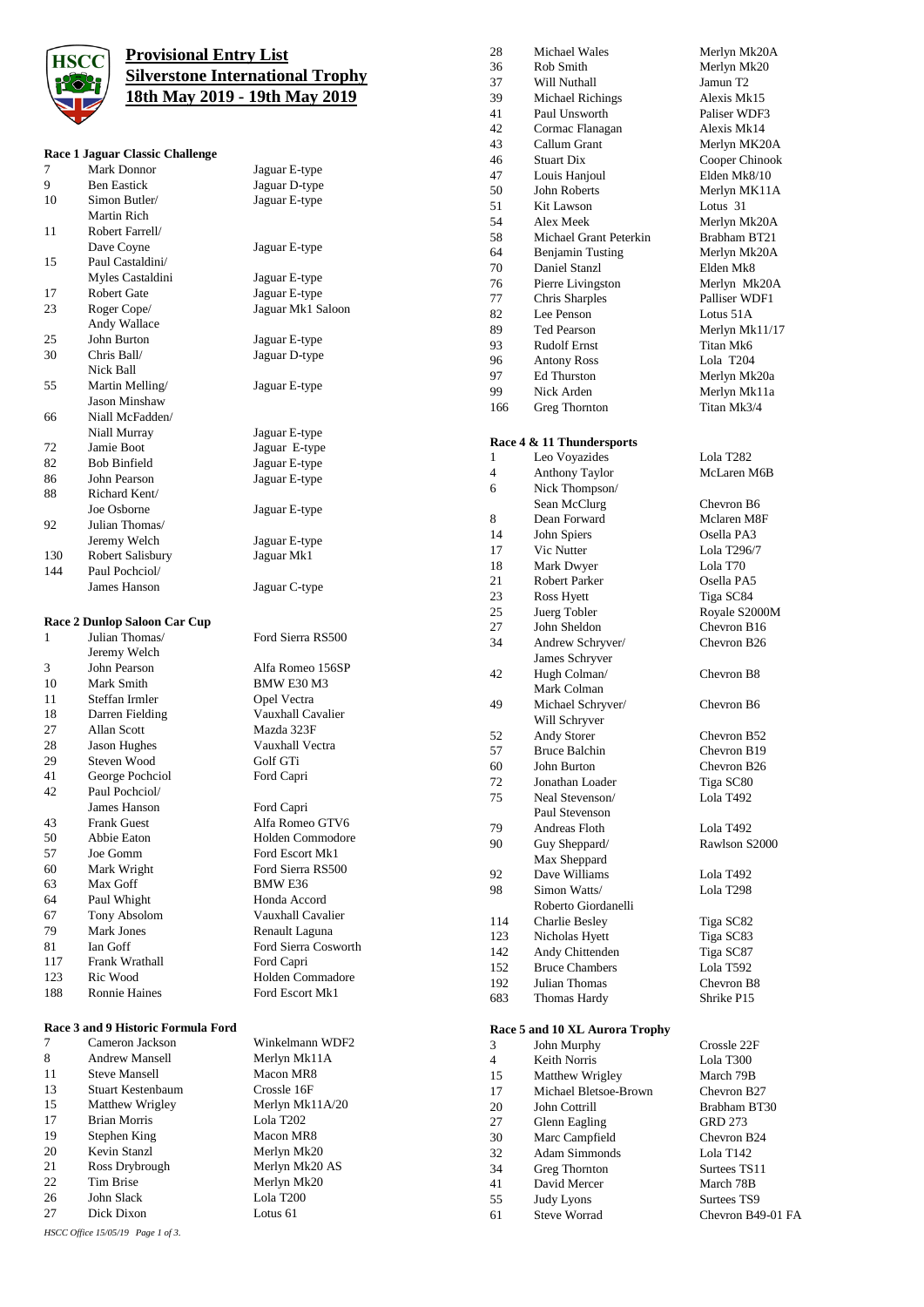| 65             | Jamie Brashaw              | March 73A                     |
|----------------|----------------------------|-------------------------------|
| 74             | Frank Lyons                | Gurney Eagle FA74             |
| 78             | Andy Smith                 | March 783                     |
| 85             | <b>Frazer Gibney</b>       | Chevron B40                   |
| 93             | <b>Rudolf Ernst</b>        | March BMW 752                 |
|                |                            |                               |
|                | Race 6 70s Road Sports     |                               |
| 1              |                            | Lotus Elan S4                 |
|                | Jeremy Clark               |                               |
| $\overline{c}$ | Adam Bagnall               | Jaguar E-type S2 FHC          |
| 3              | Pete Connell               | Porsche 924                   |
| $\overline{4}$ | Ken Rorrison               | Alfa Romeo 2000 GTV           |
| 10             | Nigel Ashley               | Lotus Europa                  |
| 11             | <b>Howard Payne</b>        | Lotus Europa TC               |
| 12             | Johan Denekamp             | Marcos 1800 GT                |
| 14             | Chris Baxter               | Lotus Seven S4                |
| 16             | <b>Richard Grube</b>       | Porsche 914-6                 |
| 18             | Robert Pomeroy             | Morgan Plus 4                 |
| 19             | Will Leverett              | Lotus Europa                  |
| 20             | Mark Leverett              | Lotus Elan S4                 |
| 24             | <b>Charles Barter</b>      | Datsun 240Z                   |
| 25             | William Jenkins            | Porsche 914-6                 |
|                |                            |                               |
| 26             | Glynn Evans                | Porsche 914-6                 |
| 28             | <b>Chris Baines</b>        | Porsche 924                   |
| 30             | John Williams              | Porsche 911SC                 |
| 32             | Nic Strong                 | Marcos 3 GT                   |
| 35             | <b>Robert Gate</b>         | Jaguar E-type                 |
| 44             | Tom Owen                   | Datsun 240Z                   |
| 45             | Rupert Ashdown             | Lotus Elan                    |
| 50             | <b>Adam Gittings</b>       | <b>MG</b> Midget              |
| 57             | Mark Oldfield              | Porsche 924                   |
| 61             | Lawrence Alexander         | Alfa Romeo GTV                |
| 64             | <b>Roger Sparrow</b>       | Porsche 911                   |
| 66             | Alex Taylor                | Mazda RX7                     |
| 67             |                            |                               |
|                | Tim Hayes                  | Alfa Romeo Alfasud Sprint     |
| 68             | Jon Wagstaff               | Alfa Romeo GTV                |
| 69             | Peter Head                 | MG B                          |
| 70             | Steve Skipworth            | Lotus Europa                  |
| 71             | Jim Dean                   | Lotus Elan S4                 |
| 96             | <b>Adam Ross</b>           | Alfa Romeo 1750 Spider Veloce |
| 100            | Drew Nicholson             | Alfa Romeo GTV / GT Junior    |
| 131            | Mark Bennett               | MG <sub>B</sub>               |
| 151            | John Dickson               | Ferrari 308 GTB               |
| 308            | Greg Thornton              | Ferrari 308 GTS               |
|                |                            |                               |
|                | Race 8 GT & Sports Car Cup |                               |
| 1              | Martyn Corfield            |                               |
|                | Mark Midgley               | Austin Healey 3000            |
| 7              | Mark Donor                 |                               |
|                | Gary Pearson               | Jaguar E-Type                 |
| 11             | Jeremy Welch               |                               |
|                | Julian Thomas              | Austin Healey 3000            |
|                |                            |                               |
| 15             | <b>Bernardo Hartogs</b>    |                               |
|                | William Nuthall            | Lotus XV                      |
| 17             | Gavin Henderson            |                               |
|                | Rory Henderson             | AC Cobra                      |
| 21             | Christiaen van Lanschot/   |                               |
|                | Julian Thomas              | Austin Healey 3000            |
| 24             | Marc Gordon/               |                               |
|                | Nick Finburgh              | Lotus Elite                   |
| 27             | Bob Binfield/              |                               |
|                | Sam Binfield               | Gilbern 1800 GT               |
| 34             | <b>Brian Lambert</b>       |                               |
|                | <b>Barbara Lambert</b>     | MG B                          |
| 37             | <b>Beverley Phillips</b>   |                               |
|                | <b>Chris Phillips</b>      |                               |
|                |                            |                               |
|                | <b>Oliver Phillips</b>     | MG B                          |
| 44             | John Watson                |                               |
|                | Dan Cox                    | Lotus Elan                    |
| 47             | Malcolm Paul               |                               |
|                | <b>Rick Bourne</b>         | TVR Grantura Mk III           |
| 53             | Crispin Harris             |                               |
|                | James Wilmoth              | Austin Healey 3000            |
| 55             | <b>Martin Melling</b>      |                               |
|                | <b>Jason Minshaw</b>       |                               |
|                | <b>Graham Pattle</b>       | Jaguar E-Type                 |
| 56             | Chris Clarkson             |                               |
|                |                            |                               |

|     | David Smithies                                       | Austin Healey 3000             |
|-----|------------------------------------------------------|--------------------------------|
| 58  | Mark Pangborn                                        |                                |
|     | Harvey Woods                                         | Austin Healey 3000             |
| 61  | Simon Orebi Gann                                     |                                |
|     | Calum Lockie                                         | Morgan +4 SLR                  |
|     |                                                      |                                |
| 66  | Niall McFadden                                       |                                |
|     | Niall Murray                                         | Jaguar E-Type                  |
| 67  | Steve Skipworth                                      |                                |
|     | James Dean                                           | Jaguar E-Type                  |
| 71  | Allan Ross-Jones                                     |                                |
|     | Daniel Ross-Jones                                    | Triumph TR4                    |
| 72  | Jamie Boot                                           |                                |
|     | Michael Wilkinson                                    | Jaguar E-Type                  |
| 74  | Chris Chiles Snr                                     |                                |
|     | Chris Chiles Jnr                                     | AC Cobra                       |
| 75  | Leo Voyazides                                        |                                |
|     | Simon Hadfield                                       | AC Cobra                       |
| 76  | Nicholas Harris                                      |                                |
|     | Richard Knight                                       | Austin Healey 100/4            |
| 80  | <b>Stuart Morley</b>                                 |                                |
|     | Clive Morley                                         |                                |
|     | James Morley                                         | Chevrolet Corvette C2 Stingray |
| 81  | John Clark/                                          |                                |
|     | Julian Bronson                                       |                                |
|     | Jaguar E-Type                                        |                                |
| 86  | John Pearson                                         |                                |
|     | Gary Pearson                                         | Jaguar E-Type                  |
| 91  | Graeme Dodd                                          |                                |
|     | James Dodd                                           | Jaguar E-Type                  |
| 93  | <b>Andrew Garside</b>                                |                                |
|     | Andy Newall                                          | Lotus Elan GTS Shapecraft      |
| 95  | Andrew Haddon/                                       |                                |
|     | Andy Wolfe                                           | Lotus Elan                     |
| 98  | Stephen Bond                                         |                                |
|     | Clifford Gray                                        |                                |
|     | Keith Fell                                           | Lotus Elan 26R                 |
| 144 | Paul Pochciol/                                       |                                |
|     |                                                      |                                |
|     |                                                      |                                |
|     | James Hanson                                         | Jaguar E-type                  |
| 151 | <b>Jason Yates</b>                                   |                                |
|     | <b>Ben Mitchell</b>                                  | AC Cobra 289                   |
|     |                                                      |                                |
| 2   | <b>Race 12 Historic Road Sports</b><br>Peter Garland |                                |
|     |                                                      | Morgan Plus 8                  |
| 6   | Johan Denekamp                                       | <b>TVR</b> Tuscan              |
| 9   | Andy Shepherd/                                       |                                |
|     | Ted Shepherd                                         | <b>AC</b> Ace Bristol          |
| 16  | <b>Robert Rowe</b>                                   | Lotus Elan S3                  |
| 17  | Alex Quattlebaum                                     | Leco Sport                     |
| 18  | Robert Pomeroy                                       | Morgan Plus 4                  |
| 22  | Martyn Corfield                                      | Frazer Nash Mk11               |
| 23  | Shaun Haddrell                                       | Turner Mk1                     |
| 30  | Tim Pearce/                                          | Morgan Plus 8                  |
|     | Robin Pearce                                         |                                |
| 43  | Glenn Tollett/                                       | <b>MGA</b>                     |
|     | <b>Rory Tollett</b>                                  |                                |
| 45  | Barry Ashdown/                                       | Lotus Elan                     |
|     | Rupert Ashdown                                       |                                |
| 52  | Justin Murphy                                        | Bolwell Nagari                 |
| 53  | Adrian Gilbert                                       | Lotus Elan S3                  |
| 54  | Philip St Clair Tisdall/                             | Morgan Plus 8                  |
|     | Simon King                                           |                                |
| 56  | Shaun Bromley/                                       | MGA                            |
|     | <b>Josh Bromley</b>                                  |                                |
| 57  | Colin Sharp                                          | Triumph TR4                    |
| 64  | Roger Sparrow/                                       | Porsche 911                    |
|     | Morgan Sparrow                                       |                                |
| 70  | Alan House                                           | Morgan $+4$                    |
| 71  | Jim Dean/                                            | Lotus Elan S4                  |
|     | Julian Barter                                        |                                |
| 74  | Peter Aylett/                                        | Diva GT                        |
|     | <b>Steven Farrall</b>                                |                                |
| 90  | Martin Whitlock/                                     | MG B                           |
| 91  | Stephen Woodrow<br><b>Richard Owen</b>               | Triumph TR2                    |

*HSCC Office 15/05/19 Page 2 of 3.*